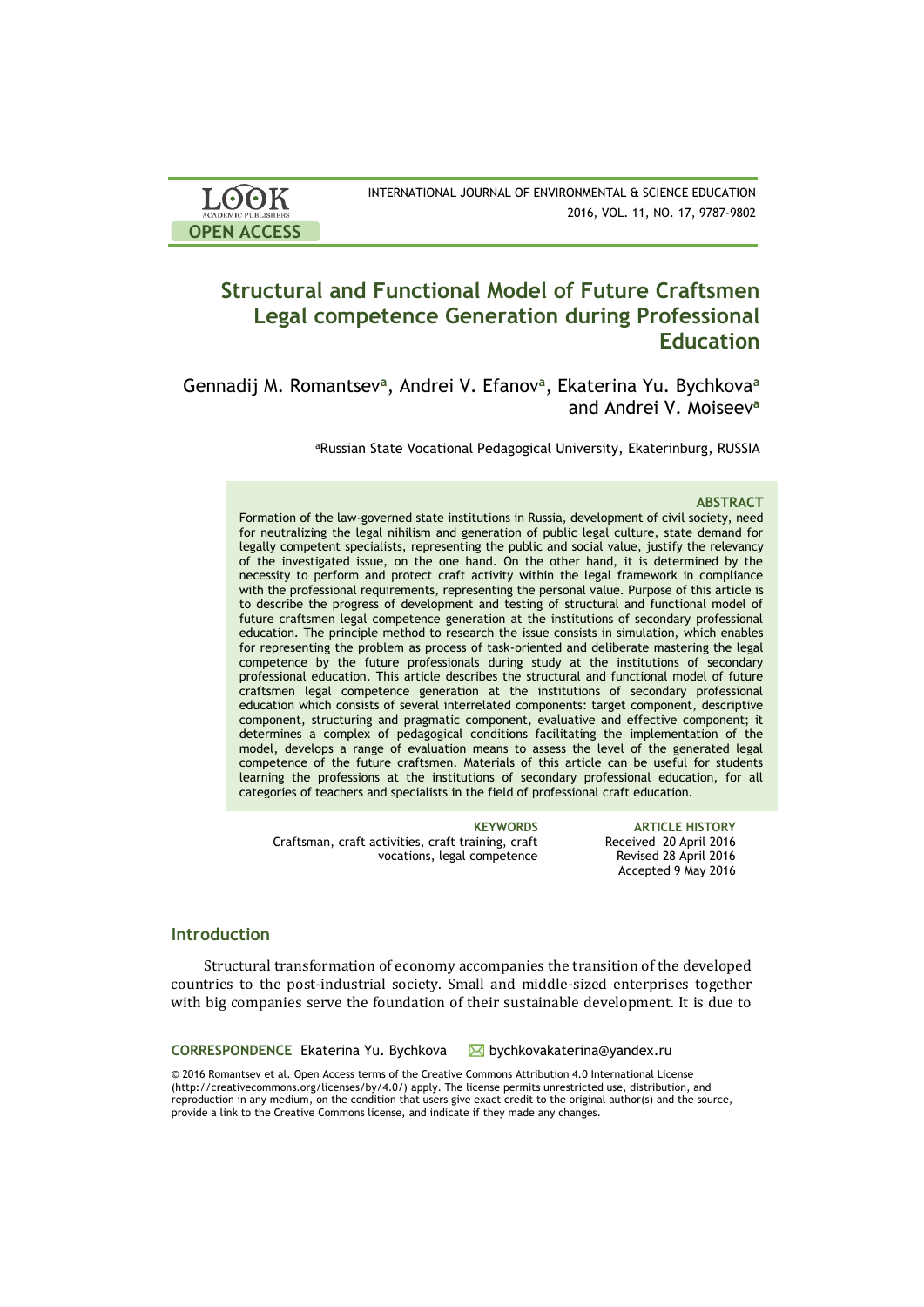the small and middle-sized enterprises implementing innovations to their production that range of products and services is frequently changing; they rapidly capture the available market share and flexibly satisfy the demands of the customers. In the environment of the global crisis, small and middle-sized companies ensure the additional employment, thus relieving the consequences of the crisis and decreasing the social and economic tension in society (Vodianova, 2010; Valeeva & Bushmeleva, 2016; Zakirova & Shilova, 2016). The economic system achieves strength through innovative activity, continuous renovation and flexibility of the small and middle-sized companies.

New professions and employees appeared producing goods and services of varying quality and modifications. The craftsmen produce major part of such goods and services. Craft activity represents a type of labor operations to produce goods, and render services of generally end user's application (for private or family use) in small installments or by pieces, by individual orders of the customers (Romantcev, 2012; Tereschenko, Grib & Mackey, 2016).

Craft activity as a type of business activity existed and developed in Russia up to the thirties of the  $20<sup>th</sup>$  century. Then in the following years due to ideological reasons, it was artificially excluded from the economy of our country. The system of the industrial workers' training originated at that time included focused specialization, limitation of independence and responsibility, but did not foresee any development of communicative skills and flexibility (Romantcev, 1997).

In modern Russia involvement of employees into the new social and economic *market* relations objectively leads to the need to train "new" labor force - craftsmen (Romantcev, 2014).

The modern craftsman shall possess the diversified qualification for quality performance of individual orders, capability of innovative operations for rapid update of the goods produced by him, autonomy for independent manufacture and sale of his products, social and professional flexibility for adaptation to the changes, and communicative skills for building up the social relations (Romantsev et al., 2016).

In the law-governed state, the craftsman needs legal culture to build up the relations with the consumers, economic entities and the state. Situation in our country is complicated with the several aspects: national commercial law does not correspond to the rules of international law preventing integration of the Russian economy to the structure of global market, there are no legal regulators for craft activity in the environment of local market economy, "illegal" practices of commercial operations are widespread, capability of social regulators to govern the behavior of people in various groups is weakened.

In the environment of Russia's integration into the global economy, development of market relations inside the country and formation of the law-governed state, legal component in the profession activity of the craftsmen plays a more important part. The modern craftsman shall be governed with the legal forms of his operations, be responsible for the outcome of his work, capable of protecting his professional rights and interest, maintain the value hierarchy in the complex legal situations, overcome subjectivism of behavior and make the right legal decisions (Efanov & Bychkova, 2013). Being a creative person submerged into his activity, the craftsman perform his operations independently of other people, due to this involvement of the craftsman into the system of historically conditioned legal and moral relations is complicated by the autonomy and isolation of his existence. Simultaneously, participation of the artisan in the economic and social processes represents an essential condition of his activity. His involvement in the system of historically generated legal and moral relations and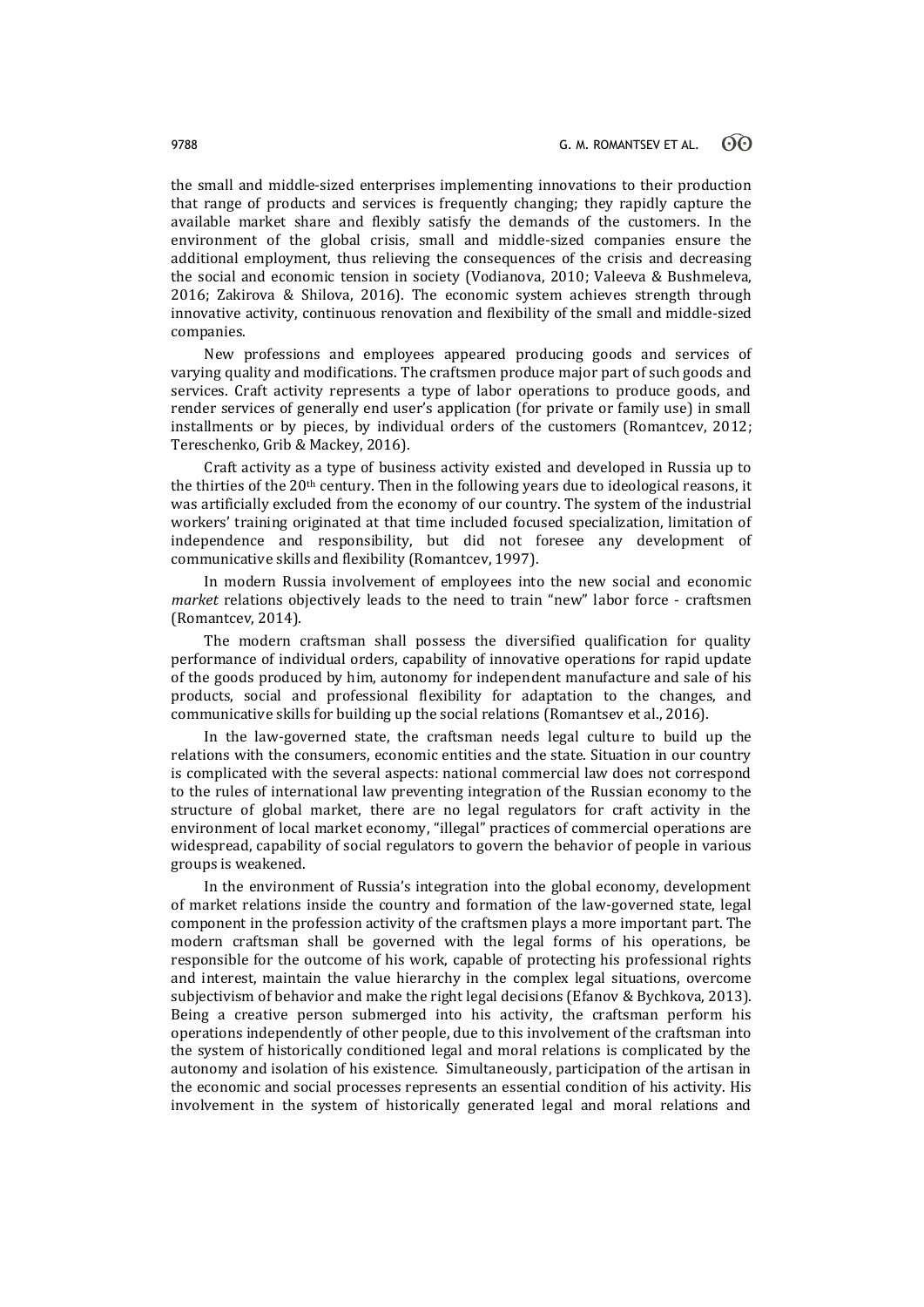capability to modify these relations determine *the social and pedagogical aspect* of this research relevancy.

*Scientific and theoretical aspect* of the research relevancy is conditioned by the importance of theoretical understanding of structure and content of future craftsman legal competence, procedure of its generation and diagnostics and implementation into the professional skills.

Growing importance of the legal component role in the professional activity causes the need for the future craftsmen to study a wide range of legal issues in addition to their training in the chosen profession. *Scientific and methodological aspect* of the research relevancy is conditioned by limited legal training of specialists of craft professions and need to analyze the content of the available educational programs in legal disciplines.

This, the subject of research is a relevant issue which can be analyzed in the background of social, scientific and practical activity. Solving of the task complies with the landmarks of public policy as stipulated in the "Foundations of public policy in the Russian Federation in the field of legal literacy and legal consciousness of the citizens", "Strategy of education development in the Russian Federation for period up to 2025", "Concept of education modernization for period up to 2020", "Complex measures for improvement of secondary professional educational system for 2015-2020".

## **Materials and Methods**

## *Research methods*

During the researches we used the following methods: theoretical methods (study of pedagogical, psychological and legal literature, analysis of statutory documents, federal public educational standards, teaching materials for training of craftsmen, general scientific research methods (analysis and synthesis, classification and comparison, specialization and idealization); diagnostic methods (questionnaire, interviewing, testing, method of tasks); empiric methods (study of the craftsmen work experience, regulatory and teaching methodological documentation, pedagogical observation, expert evaluation method); experimental methods (ascertaining, forming and test experimentation); methods of mathematical statistics and visual representation of results.

## *Research experimental base*

Professional institutions of Sverdlovsk, Chelyabinsk regions and Yamalo-Nenets autonomous territory developing and implementing experimental educational programs for teaching the personnel for craft enterprises serve the experimental base of the research. Managers of the craft enterprises and teachers of legal disciplines in Sverdlovsk, Chelyabinsk, Samara and other regions acted as experts. Over 500 students, 65 masters, academic staff and professional teachers, over 70 representatives of public craftsmen organizations and craft economic sector participated in the research and experimental works.

## *Research phases*

We studied the issue in three phases:

− at the first phase, we read about the issue in the pedagogical, psychological and legal literature, studied status of the issue in pedagogical theory and practice, analyzed the character of professional activity of the craftsmen, determined nature, properties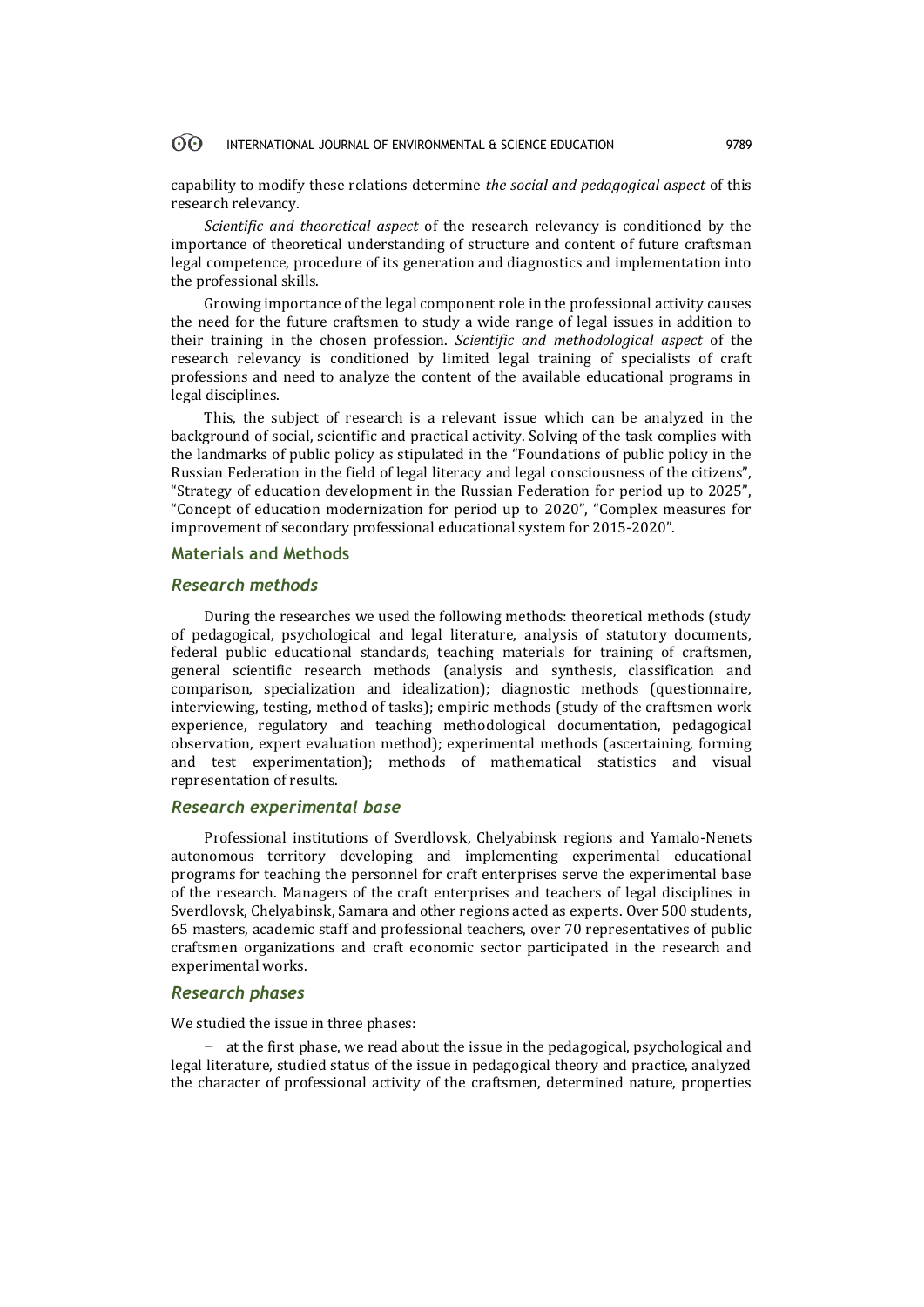and structure of the craftsmen legal competence, learnt the content of legal disciplines, and specified the main directions of the research;

at the second phase, we developed the structural and functional model of future craftsmen legal competence generation, discovered the complex of pedagogical conditions facilitating the implementation of this model, elaborated a range of evaluation methods to determine the obtained level of future craftsmen legal competence;

− at the third phase, we implemented the structural and functional model of future craftsmen legal competence generation, didactical environment for legal competence generation, range of evaluation methods, processed the obtained results, made conclusions and recorded the research results.

## **Results**

.

## *Structure of model of craftsmen legal competence*

We chose the structural and functional model consisting of four interrelated components: target component, descriptive component, structuring and pragmatic component, evaluative and effective component (Figure 1) to describe the future craftsmen legal competence generation process.

On the one hand, this model is based on public need for legally competent specialists and formation of flexible system to satisfy the demand of society in the field of professional education, which represents public and social value. On the other hand, it is based on necessity for the student to carry out activity within the legal framework in compliance with the professional requirements, which represents the personal value.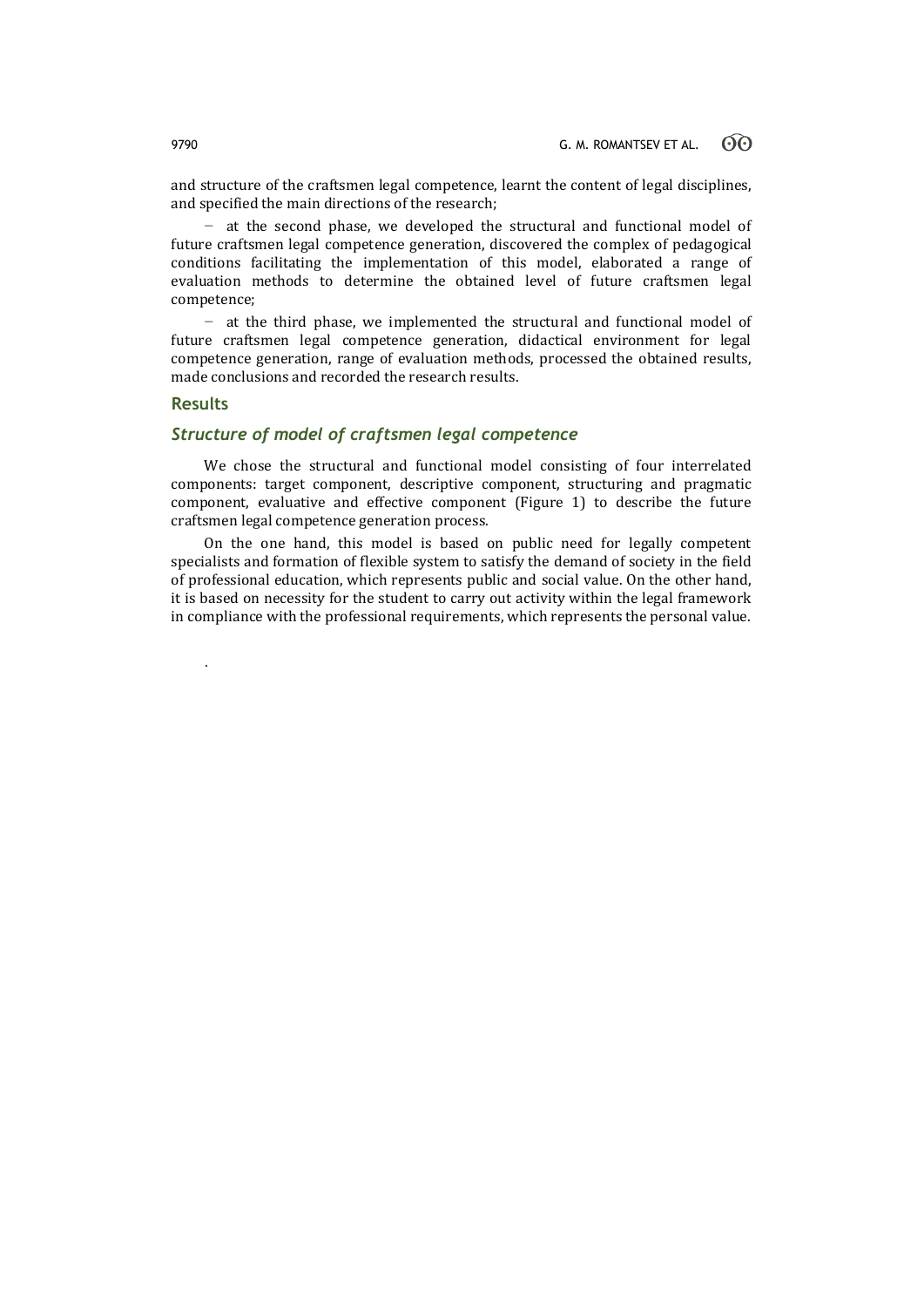|                                   | Social order                                                                                                                                                                                                                                                                                                                                                                         |                                                               |                                                                                                                                                                             |                                                                                                 |                                                                                                                                                                  |                                                          |                                                                                                                                                                                 |                                          |                                                                             |  |  |
|-----------------------------------|--------------------------------------------------------------------------------------------------------------------------------------------------------------------------------------------------------------------------------------------------------------------------------------------------------------------------------------------------------------------------------------|---------------------------------------------------------------|-----------------------------------------------------------------------------------------------------------------------------------------------------------------------------|-------------------------------------------------------------------------------------------------|------------------------------------------------------------------------------------------------------------------------------------------------------------------|----------------------------------------------------------|---------------------------------------------------------------------------------------------------------------------------------------------------------------------------------|------------------------------------------|-----------------------------------------------------------------------------|--|--|
| Target block                      | Personality:<br>Legal craft activity,<br>protection of<br>professional rights and<br>interests                                                                                                                                                                                                                                                                                       |                                                               | practices                                                                                                                                                                   | Society: craftsmen<br>professionally acting in<br>compliance with the<br>laws and good business |                                                                                                                                                                  |                                                          | State: sustainable economy due to<br>development of small and middle-<br>sized companies ensuring<br>employment, craftsmen activity in<br>compliance with legal corporate forms |                                          |                                                                             |  |  |
|                                   |                                                                                                                                                                                                                                                                                                                                                                                      |                                                               |                                                                                                                                                                             |                                                                                                 |                                                                                                                                                                  |                                                          |                                                                                                                                                                                 |                                          |                                                                             |  |  |
|                                   | Requirements of professional and educational standards to the level of legal awareness of<br>the craftsmen<br>Objective - Future craftsmen legal competence generation during professional education                                                                                                                                                                                 |                                                               |                                                                                                                                                                             |                                                                                                 |                                                                                                                                                                  |                                                          |                                                                                                                                                                                 |                                          |                                                                             |  |  |
|                                   | <b>Tasks</b>                                                                                                                                                                                                                                                                                                                                                                         |                                                               |                                                                                                                                                                             |                                                                                                 |                                                                                                                                                                  |                                                          |                                                                                                                                                                                 |                                          |                                                                             |  |  |
|                                   | Generatio<br>Motivation for<br>Generatio<br>Generation of skills<br>Generation of                                                                                                                                                                                                                                                                                                    |                                                               |                                                                                                                                                                             |                                                                                                 |                                                                                                                                                                  |                                                          |                                                                                                                                                                                 |                                          |                                                                             |  |  |
|                                   | n of legal<br>knowledge<br>system                                                                                                                                                                                                                                                                                                                                                    | individual legal<br>learning and use of<br>legal knowledge in | n of<br>lawful<br>behavior                                                                                                                                                  |                                                                                                 |                                                                                                                                                                  | for craft activity<br>based on laws and<br>good business |                                                                                                                                                                                 | legal personal<br>qualities of<br>future |                                                                             |  |  |
|                                   |                                                                                                                                                                                                                                                                                                                                                                                      |                                                               | future craft activity                                                                                                                                                       | skills                                                                                          |                                                                                                                                                                  |                                                          | practices                                                                                                                                                                       |                                          | craftsman                                                                   |  |  |
| Descriptive<br>block              | Methodological approaches: axiological approach, activity approach, competency-based<br>approach, person-centered approach, system-structured approach.<br>Principles: continuity, integrity, professional orientation.<br>Component of craftsman legal competence: social and legal, professional and legal,<br>process and legal, pedagogical and legal, legal personality traits. |                                                               |                                                                                                                                                                             |                                                                                                 |                                                                                                                                                                  |                                                          |                                                                                                                                                                                 |                                          |                                                                             |  |  |
|                                   |                                                                                                                                                                                                                                                                                                                                                                                      |                                                               |                                                                                                                                                                             |                                                                                                 | Types of student activity                                                                                                                                        |                                                          |                                                                                                                                                                                 |                                          |                                                                             |  |  |
|                                   | Educational and                                                                                                                                                                                                                                                                                                                                                                      |                                                               | Activity during                                                                                                                                                             |                                                                                                 |                                                                                                                                                                  | Social and cultural                                      |                                                                                                                                                                                 |                                          | Scientific research                                                         |  |  |
|                                   | professional activity                                                                                                                                                                                                                                                                                                                                                                |                                                               | practice                                                                                                                                                                    |                                                                                                 |                                                                                                                                                                  | activity                                                 |                                                                                                                                                                                 |                                          | activity                                                                    |  |  |
|                                   | <b>Teaching methods</b>                                                                                                                                                                                                                                                                                                                                                              |                                                               |                                                                                                                                                                             |                                                                                                 |                                                                                                                                                                  |                                                          |                                                                                                                                                                                 |                                          |                                                                             |  |  |
|                                   | Productive teaching methods (analysis of<br>Reproductive teaching<br>methods (work<br>with information legal systems, solving of<br>legal cases, researches in the chosen topic,<br>legal<br>tasks,<br>simulation<br>project method)<br>practical<br>οf<br>production situations)                                                                                                    |                                                               |                                                                                                                                                                             |                                                                                                 |                                                                                                                                                                  |                                                          |                                                                                                                                                                                 |                                          |                                                                             |  |  |
|                                   | <b>Teaching aids</b>                                                                                                                                                                                                                                                                                                                                                                 |                                                               |                                                                                                                                                                             |                                                                                                 |                                                                                                                                                                  |                                                          |                                                                                                                                                                                 |                                          |                                                                             |  |  |
| Structuringandpragmatic block     | Teaching materials in<br>"Fundamentals of Philosophy",<br>"Legal support of professional<br>activity", "Commercial law",<br>"Management"                                                                                                                                                                                                                                             |                                                               |                                                                                                                                                                             | Information legal systems,<br>statutory documents                                               |                                                                                                                                                                  |                                                          | analysis                                                                                                                                                                        |                                          | Complex of practical<br>legal tasks, check and<br>training tests, cases for |  |  |
|                                   | Forms of education                                                                                                                                                                                                                                                                                                                                                                   |                                                               |                                                                                                                                                                             |                                                                                                 |                                                                                                                                                                  |                                                          |                                                                                                                                                                                 |                                          |                                                                             |  |  |
|                                   | Individual:individual                                                                                                                                                                                                                                                                                                                                                                |                                                               | educational                                                                                                                                                                 | course,                                                                                         |                                                                                                                                                                  |                                                          | Group:lectures,                                                                                                                                                                 | seminars,                                | competitions,                                                               |  |  |
|                                   | individual training plan, individual project<br>individual<br>consultations,<br>work,<br>tasks, application to public and municipal<br>authorities                                                                                                                                                                                                                                   |                                                               |                                                                                                                                                                             |                                                                                                 | creative                                                                                                                                                         | round                                                    | tables,<br>academic<br>Olympics,<br>conferences,<br>presentation<br>projects,<br>of<br>excursions, social projects, volunteering                                                |                                          |                                                                             |  |  |
|                                   | <b>Pedagogical conditions</b>                                                                                                                                                                                                                                                                                                                                                        |                                                               |                                                                                                                                                                             |                                                                                                 |                                                                                                                                                                  |                                                          |                                                                                                                                                                                 |                                          |                                                                             |  |  |
|                                   | Selection of<br>Arrangement of<br>educational<br>educational<br>content based<br>environment<br>supporting the legal<br>on consistency<br>affirmations and<br>principle<br>moral values                                                                                                                                                                                              |                                                               |                                                                                                                                                                             |                                                                                                 | Complex approach to<br>legal competence<br>generation of students<br>learning crafts, including<br>resources of general,<br>specialized and legal<br>disciplines |                                                          |                                                                                                                                                                                 |                                          | Application of<br>pragmatic legal<br>assignments                            |  |  |
| Evaluativean<br>deffectivebl<br>č |                                                                                                                                                                                                                                                                                                                                                                                      |                                                               | Criteria and indicators of maturity of student - future craftsmen- legal<br>competence, range of evaluative methods.<br>Result: a craftsman possessing the legal competence |                                                                                                 |                                                                                                                                                                  |                                                          |                                                                                                                                                                                 |                                          |                                                                             |  |  |

**Figure 1.** Structural and functional model of future craftsmen legal competence generation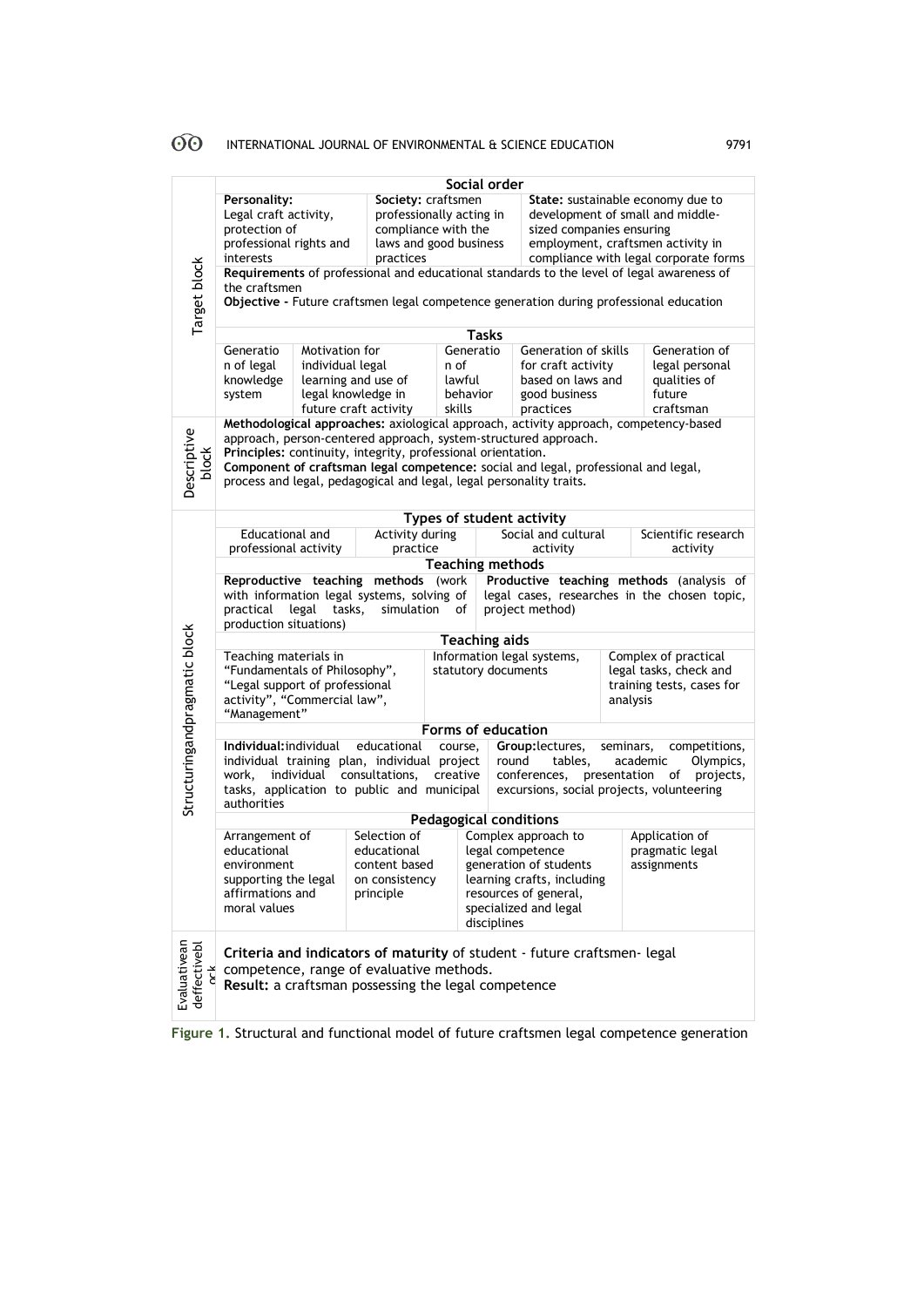## *Content of model of future craftsmen legal competence generation*

System-structured approach serves the methodological foundation of this model, because in both theory and practice of professional education we observe the trend to structure multi-dimensional competences and base the professional training on several approaches.

*System-structured approach* А.А. Ostapenko (2007), A.V. Dorofeev (2011), N.E. Erganova & A.V. Dorofeev (2013) is applied to justify the "complex, multidimensional, educational and professional achievements", because complex, integrative, multidimensional competences replaced "specific, specialized and niche competences". The researchers found out that a particular manifestation of phenomenon of multidimensionality depends on the nature of activity. In various professional spheres, multidimensionality manifests itself in different ways. In creative sphere, it shows itself as capability to integrate (construct) different trends, subjects, phenomena, approaches and views. Multidimensionality of professional activity is characterized with its following properties: multi-functionality, multi-tasking, flexibility and synergy (Erganova & Dorofeev, 2013).

Craft activity is multidimensional, multifunctional and integral. Capabilities and skills ensuring the multidimensionality of the craft activity represent a complicated task for training the professional personnel for craft economic sector. Systemstructured approach grants an effective tool for generation of multidimensionality. We can study the issue from all aspects using consistency, availability of structure grants depth of researches, and their integrity ensures comprehensiveness of the developed model (Dorofeev, 2011).

Craftsmen legal competence generation represents a complex dynamic system consisting of interrelated components: target component, descriptive component, structuring and pragmatic component, evaluative and effective component. Legal competence generation process is described in model being an integrity of structure blocks. The model blocks correspond to the legal competence training system components.

*Target block* of the developed structural and functional model of future craftsmen legal competence generation is conditioned by reforms of the Russian education and social demand determining the objective and tasks for craftsmen legal training. Future craftsmen legal competence generation during the professional education represents the main objective of the craftsmen legal training. We set out the following tasks:

− generation of legal knowledge system, skills, capabilities enabling successful craft activity;

− motivation for individual legal learning and use of legal knowledge in future craft activity;

- − generation of skills for lawful behavior;
- − generation of skills for craft activity based on laws and good business practices;
- generation of legal personal qualities of future craftsman;
- generation of respect for law and system of legal values.

Content of education as indicated in the *descriptive* block represents the central joint of objective and result consisting in future craftsman legal competence generation. Descriptive block is implemented in accordance with the social order of the society, state and person; it includes acquisition of comprehensive knowledge system, skills, capabilities, development of legal values, motivation for professional activity based on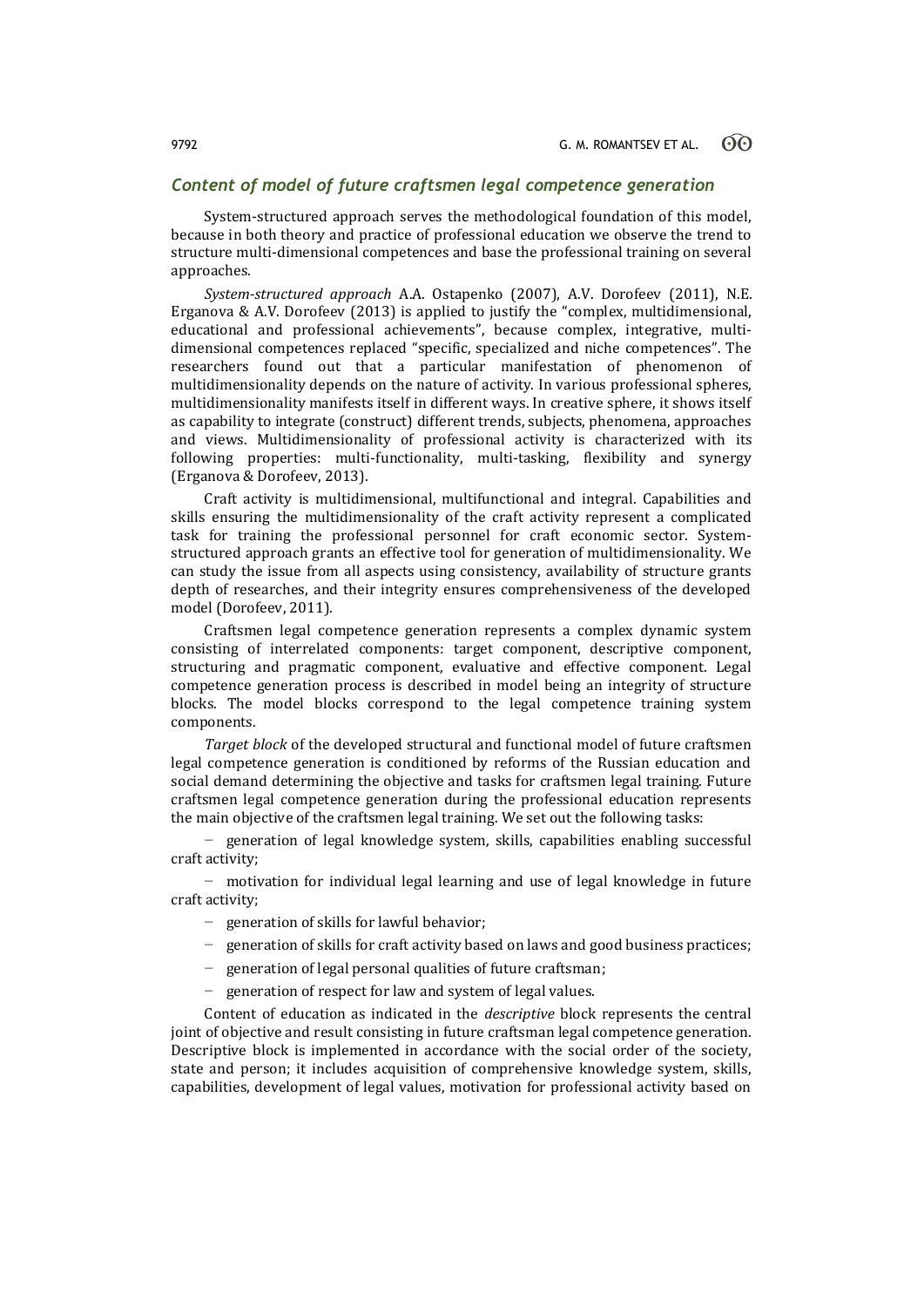law provisions, improvement of legal personal qualities, mastering the methods to implement the competence in compliance with the law provisions.

Future craftsmen legal competence structure includes social and legal, professional and legal, process and legal, pedagogical and legal components and legal personal qualities.

*Structuring and pragmatic block* includes the following types of student activity: educational and professional activity, activity during practice, social and cultural activity, scientific research activity.

All types of activity are interconnected through internal structure, educational results and procedure; they contain general objectives (learning of profession, acquisition of professionally valuable qualities and experience) and motives. These types of activity are carried out in unity and together form a personality of specialist, readiness for professional occupation (Dorozhkin, Zaitseva & Tatarskikh, 2016). Educational and professional activity is the major activity of the students. During educational activity (lectures, seminars, practices and independent work), the main objectives of the craftsmen training are achieved. Teaching methods are divided into reproductive (addressing learning) and productive.

Teaching aids:

− teaching materials in " Fundamentals of Philosophy", "Legal support of professional activity", "Commercial law", "Management";

- − information legal systems, regulatory legal documents, professional literature;
- − complex of practical legal tasks, check and training tests.

We distinguish individual and group forms of education applied during legal competence generation. Individual (individual educational course, individual training plan, individual project work, individual consultations) and group (lectures, seminars, conferences, presentation of projects) forms.

*Evaluative and effective block* enables us to determine the level of development of future craftsmen legal competence and to monitor and assess the student activity. It consists of development of evaluation means range including questions to practical tasks, tasks for individual work, topics for papers, reports, tests for separate topics for student examination, practical legal tasks, tasks for academic Olympics and business games, test questions for examination.

## *Pedagogical conditions for implementation of craftsman legal competence generation*

We believe that future craftsmen legal competence generation issue cannot be solved only through testing of the respective model but we need to identify the complex of pedagogical conditions enabling implementation of this model, which ensures involvement of all the students into legal activity at all stages of professional education.

*The first pedagogical condition* consists in arrangement of educational environment supporting the legal affirmations and moral values. It is impossible to teach students all the skills of confronting the egoistic individualism and gross manipulations, but we believe that we can arrange an educational environment in which we can condemn and overcome the trend of regressive professional and personal development. At the educational environment, all the participants of educational process shall accept and apply rules of law based on which individual lawful behavior is generated.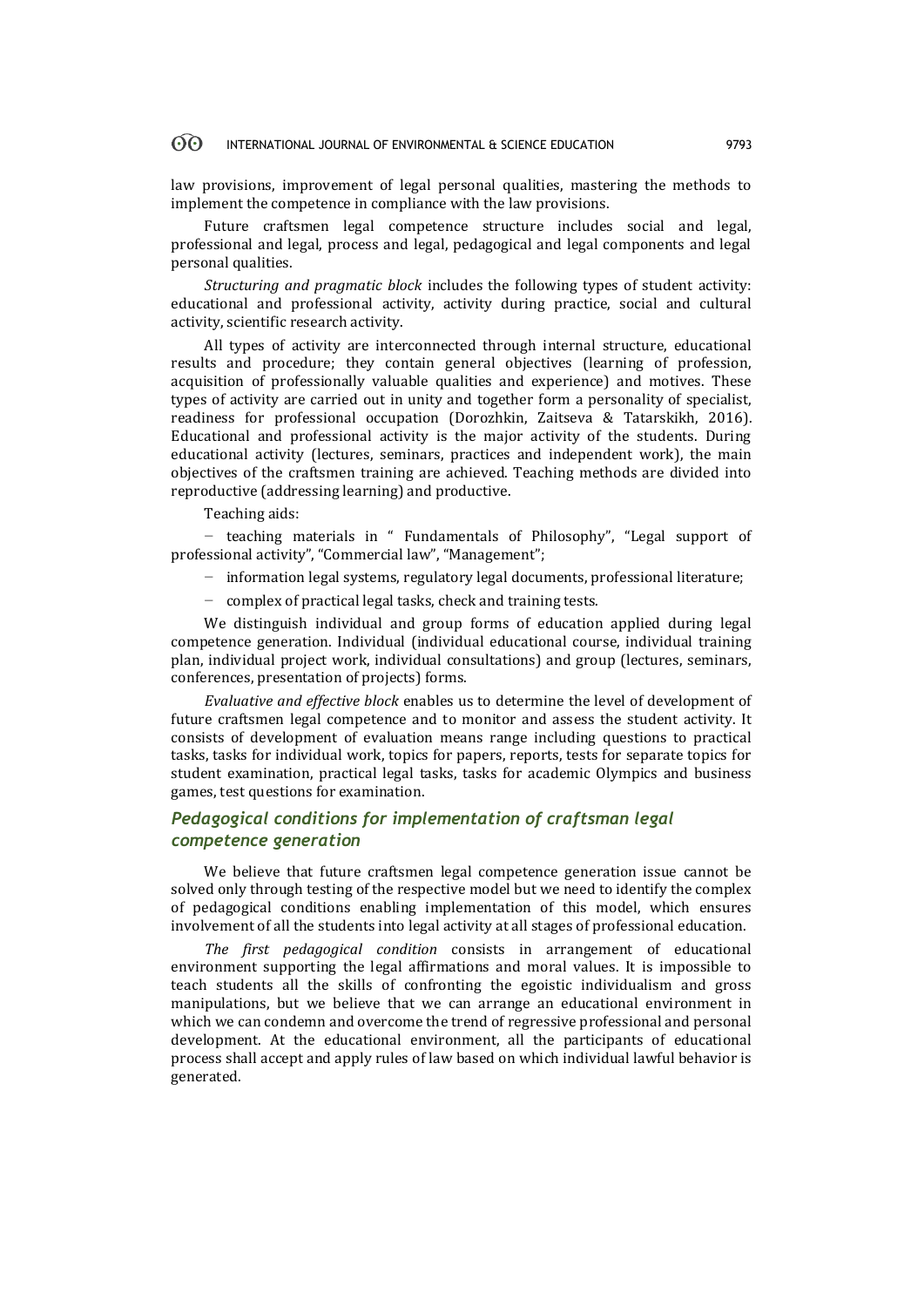If we consider the craft activity being a form of business we come to the need for students to learn the legal rules protecting private interests (commercial, civil and labor law). Morality and ethics - the most important forms of social and individual consciousness - immensely influence the generation and application of private interests. Actions of businesspersons are obligatorily subordinated to a number of ethical standards, among which we can name honesty, good faith, respect for other people, and honor as being characteristic for the developed business culture. There are lower customs: unreliability, deceit and up-to-the-minute profit. At the actual business environment, lower rules might seem more attractive and acceptable by a part of society, for instance, in frequent situations of choice between private and public interest, when it is impossible to make use of one without damaging the other (Franz, 2005). Legal rules governing a narrow range of public relations require less from a person than ethical standards. Variety of ethical standards and complexity of the most preferable choice regulated by them predetermine arrangement of educational environment challenging the student behavior and directing them to the highest standard of behavior specific for the developed business culture.

*The second pedagogical condition* consists in selection of education content based on principle of consistency. Professional activity of craftsman doing business is connected to many functions (management of craft enterprise, economy and finance, craft works production process, occupational and environmental safety, sale of ready products), and content of legal education shall correspond to the multifunctional craft activity. In conditions of minimum time given for law study in the system of secondary professional education, it is impossible to learn all branches of law, and it is practical to choose the blocks of legal issues related to activity of craftsman doing business. Legal issues shall be referred to the moral context by explaining the relation between such notions as "law", "ethics", "morality" to the students and showing the place of rules at governing the social life of society, i.e. it is required to combine the legal education and legal nurturing.

*The third pedagogical condition* consists in complex approach to craft profession student legal competence generation, which includes the resources of general, special and legal disciplines.

Complex approach is obtained through introduction of a number of legal issues to the materials of general and special disciplines and explanation of content for notions and legal rules in the national historical and economic context to the students.

Within the scope of this pedagogical condition implementation, we need to use the active forms of educational work: legal warm-ups, intellectual training, legal debates, seminars and business games. The said forms of training and education develop the student's capability to listen to the communication partner, analyze the said words, ask questions, reflect, process the information, come to the motivated conclusions. In addition, during the educational process of the said educational forms, the student can take the place of other people, evaluate own actions and respect other people experience. Such forms of education enable a deeper understanding of materials and generate axiological attitude to the law as a social and professional regulator of the student's activity.

*The fourth pedagogical condition* includes application of pragmatic legal tasks. We understand a pragmatic task as a problematic legal situation related to professional field of craftsman activity and requiring solving with legal means.

Due to their content difference, we can distinguish three types of pragmatic legal tasks: traditional tasks, tasks with missing data and creative tasks.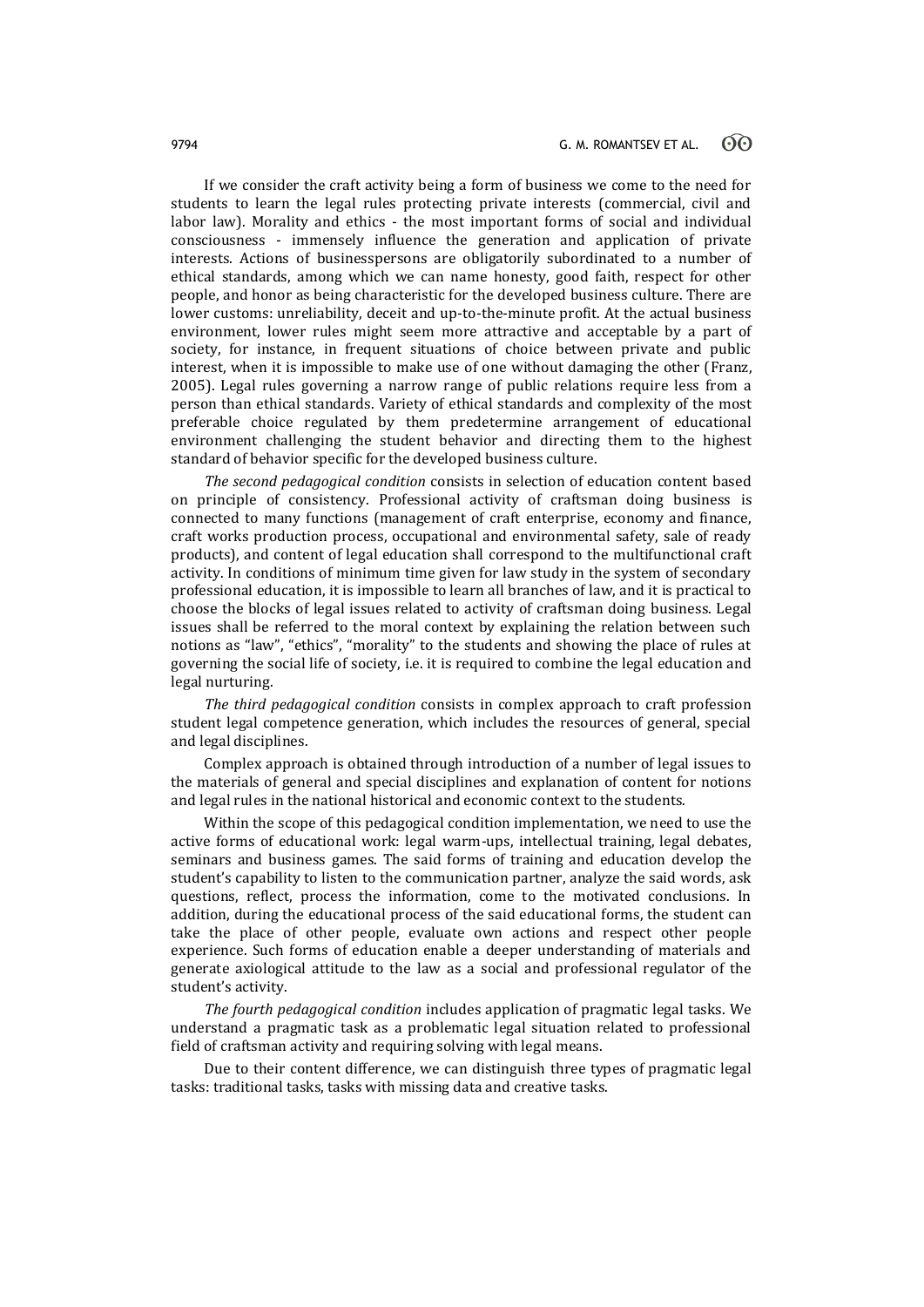1. Traditional pragmatic legal tasks are designed to learn the notional and operative framework, content of respective branch of law. For instance, there are tasks divided per types of obligations (sale and purchase, contractor works, rendering of paid services). The students need to select the branch of law, sub-branch of law, give a brief description to the actions of the persons mentioned in the task, verify the made decision by reference to the articles of statutory documents to solve such tasks.

2. Pragmatic legal tasks, which can suggest missing initial data, probabilistic solution and (or) several solutions. For instance, tasks to describe labor or civil law relations. In order to solve the tasks, students need to apply the knowledge from various branches of law, structure evidences depending on the accepted position, forecast the further development of situation and foresee the outcome of the made decisions.

3. Creative legal tasks with uncertain conditions. The tasks have general description and require form student to actively apply theoretical knowledge and use the reference books and professional literature.

While solving the pragmatic legal tasks future craftsmen can actuate the theoretical knowledge, develop skills of analysis, synthesis and critical thinking, and find the required information and variants to overcome the complicated legal situation of professional craft activity on their own.

Thus, the suggested structural and functional model of future craftsmen legal competence generation at the institutions of secondary professional education reflects the main trends of modern legal education system and can be used as a base for pedagogical process.

## *Testing of the model of craftsman legal competence formation*

For the purpose of confirmation of theoretical concept and verification of effectiveness of the developed structural and functional model of craftsman legal competence formation the experimental and research work has been performed as one of the most reliable methods of educational research.

Experimental and research work on future craftsmen legal competence formation has been performed during the period of 6 years (from September 2010 to June 2016). The research was longitudinal (longtime and regular examination of the specific group of people for the same parameters) and involved over 500 students of handicraft professions, 65 master hands, scientific-educational and professional-educational workers, more than 70 representatives of public handicraft organizations and handicraft economy sectors of Sverdlovsk, Chelyabinsk, Samara and other regions, Yamalo-Nenets Autonomous Okrug.

*The first stage of the experimental and research work –identifying stage* - dealt with the following tasks:

1. To determine the necessity of future craftsmen legal competence formation by means of expert assessment method.

2. If a necessity of future craftsmen legal competence formation exists, to determine structural and content components of legal competence by means of expert assessment method.

3. To identify the students' opinion whether legal competence is required for future professional activities.

4. To determine the level of legal competence of the future craftsmen by means of self-assessment method.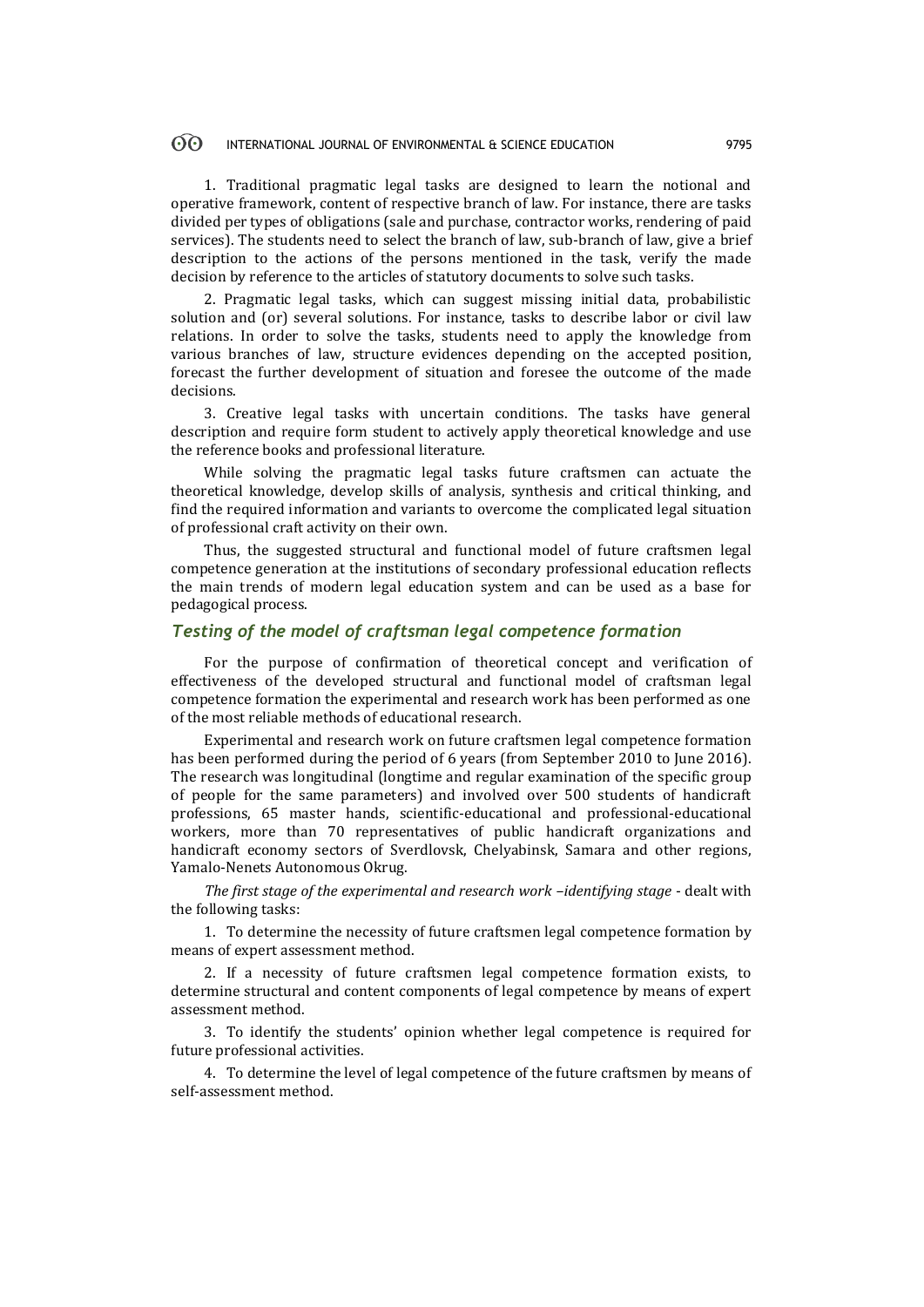5. To identify actual level of legal competence of the first-year students studying at handicraft specialties by means of expert assessment method.

*For solution of the first task of the identifying stage of research* a method of expert assessment was used (a method allowing to obtain the necessary information from competent persons – experts (Obraztsov, 2004). Heads of handicraft companies (70 people totally, overall staff of the companies being 278 people) and teachers of law discipline (65 people totally) served as experts. The following criteria were taken into account while choosing the experts: for heads of handicraft companies – kind of economic activities (finishing operations), number of employees in the company (from 2 to 15 people), duration of company activities (more than 2 years); for teachers of law disciplines – professional and educational competence, qualification category (the first or the second), and record of educational activities (more than 5 years).

The research showed that 87% of respondents – heads of handicraft companies, and 94% of respondents – teachers of law disciplines considered it necessary to develop legal competence of the students – future craftsmen.

*For solution of the second task of the identifying stage of research* – determination of structure and content of each component of legal competence – pedagogical research has been performed in the following sequence:

1. Based on the examination of psychological and pedagogical, social and economic and juridical literature a generalized list of elements of legal competence was determined.

2. The identified elements were divided into groups: social and legal, professional and legal, technological and legal, pedagogical and legal, legal personal qualities.

3. Significance of each estimated element in the craftsman activity was determined by means of expert assessment method.

Each participant was given a questionnaire containing the generalized list of elements of craftsman legal competence, and was to choose the most important. After that the elements were ranged by level of significance in future professional activities, the most significant being marked "5", the list significant – "0". For each identified content element weight coefficient was calculated: *viр*(for heads of handicraft companies),  $v_i$   $n$  (for teachers of law disciplines). Analysis of the results allowed determining the significance of each estimated element in the craftsman activity.

Analysis of the results allowed establishing the following:

1) In the structure of social and legal component there are qualities determining ability and readiness to use the following elements in professional activities:

− knowledge: of taxes and fees legislation, insurance payments (*vi <sup>р</sup>* = 0,143, *vi <sup>п</sup>* = 0,140,  $v_i$ <sub>*i.cp.* = 0,125), consumer protection legislation ( $v_i$ *p* = 0,137,  $v_i$ <sub>*n*</sub> = 0,146,  $v_i$ <sub>*icp.* =</sub></sub> 0,125), basics of contractual, labor and civil law ( $v_{ip}$  = 0,141,  $v_{in}$  = 0,132,  $v_{icp}$  = 0,125);

− ability: to respect consumer rights, produce goods and services of high quality (*v<sup>i</sup> <sup>р</sup>* = 0,112, *vi <sup>п</sup>* = 0,116, *v*i*ср.* = 0,091), enter into cooperation, partnership and technological interactions ( $v_{ip}$  = 0,111,  $v_{in}$  = 0,100,  $v_{icp}$  = 0,091), estimate its actions and behavior in the context of law ( $v_{ip}$  = 0,108,  $v_{in}$  = 0,102,  $v_{icp}$  = 0,091);

− application: of skills of business communication with customers, competitors and other legal subjects ( $v_i$   $p = 0,126$ ,  $v_i$   $n = 0,127$ ,  $v_{icp.} = 0,111$ ), forms and methods of competitive practices contributing to fair competition ( $v_{ip}$  = 0,119,  $v_i$ <sub>*n*</sub> = 0,114,  $v_{icp}$  = 0,111).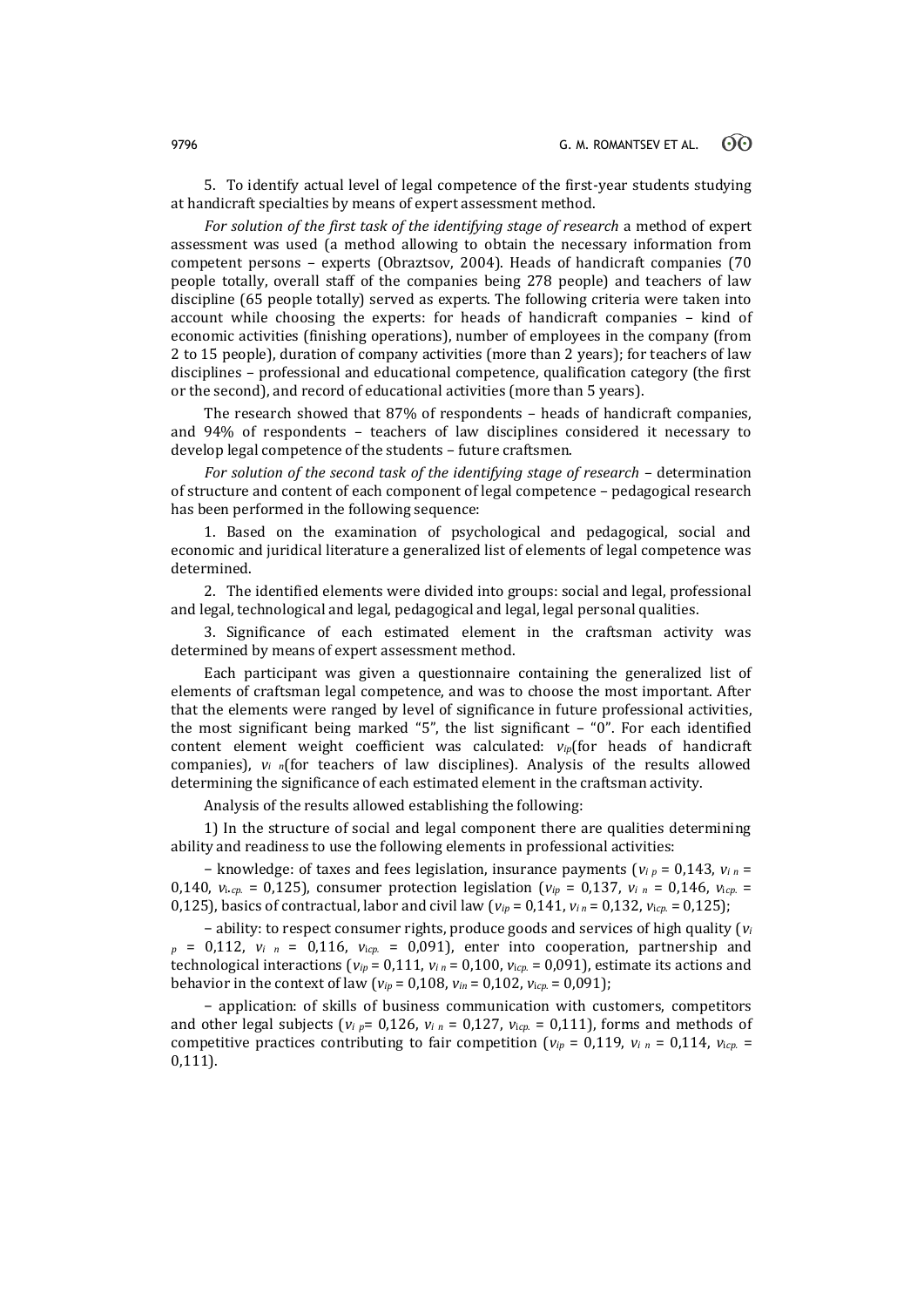2) In the structure of professional and legal component there are qualities determining ability and readiness to use the following elements in professional activities:

− knowledge: of professional activities protection methods (*vi <sup>р</sup>* = 0,160, *vi <sup>п</sup>* = 0,176,  $v_{icp} = 0.143$ ), laws and other statutory acts, regulating supervisory powers of executive authorities ( $v_{ip}$  = 0,158,  $v_{in}$  = 0,131,  $v_{icp}$  = 0,143), legal provisions determining legal status of a craftsman and regulating relations with the government ( $v_i$ <sub>*p*</sub>= 0,151,  $v_i$ <sub>*n*</sub> = 0,149, *viср.* = 0,143);

− ability: to raise its legal competence in professional activities (*vi <sup>р</sup>* = 0,153, *vi <sup>п</sup>* = 0,124,  $v_{icp}$  = 0,143), to defend its professional interests using legal measures ( $v_{ip}$  = 0,149,  $v_{in}$  = 0,150,  $v_{icp}$ . = 0,143), estimate legal consequences of its professional activities  $(v_{ip} = 0.147, v_{in} = 0.156, v_{icp} = 0.143$ ;

− application: of conflicts resolution methods and difficult professional legal situations ( $v_i$ <sub>*p*</sub> = 0,330,  $v_i$ <sub>*n*</sub> = 0,368,  $v_i$ <sub>*cp*</sub> = 0,333).

3) In the structure of technological and legal component the most needed qualities are those determining ability and readiness to use the following elements in professional activities:

− knowledge of legislative and regulatory legal acts, methodological materials for provision of product quality ( $v_i$ <sub>*p*</sub> = 0,097,  $v_i$ <sub>*n*</sub> = 0,082,  $v_{icp}$  = 0,091), standards, technical requirements to raw materials, finished products (goods, services) (*vi<sup>р</sup>* = 0,096, *vi <sup>п</sup>* = 0,104, *viср.*= 0,091), methodological and regulatory materials for engineering preparation of handicraft production ( $v_{ip} = 0.092$ ,  $v_{in} = 0.100$ ,  $v_{icp} = 0.091$ );

− ability to consider claims for low quality products, analyze and eliminate its reasons ( $v_i$   $_p$  = 0,230,  $v_i$   $_n$  = 0,192,  $v_{icp}$  = 0,200), to improve safety, environmental friendliness, comfortability of the produced products ( $v_{ip}$  = 0,221,  $v_i$  *n* = 0,225,  $v_{icp}$ = 0,200), to work with technical documentation ( $v_{ip}$  = 0,212,  $v_{in}$  = 0,207,  $v_{icp}$  = 0,200);

− application: of methods of products quality improvement (*vi <sup>р</sup>* = 0,344, *vi <sup>п</sup>* = 0,291,  $v_{icp}$  = 0,333), safety regulations, fire security, environmental safety, labor safety rules (*vi<sup>р</sup>* = 0,326, *vi <sup>п</sup>* = 0,358, *viср.*= 0,333).

4) In the structure of pedagogical and legal component the most needed qualities are those determining ability and readiness to use the following elements in professional activities:

− knowledge: of qualifying requirements to the apprentice for selection to the work team, his duties, kinds of performed works ( $v_i$ <sub>*p*</sub> = 0,148,  $v_i$ <sub>*n*</sub> = 0,167,  $v_{icp}$ = 0,143), legislative and regulatory legal acts aimed at health protection during education and production activities, safety of handicraft training ( $v_{ip}$  = 0,148,  $v_{in}$  = 0,142,  $v_{icp}$  = 0,143);

− ability: to plan, arrange and control education and production handicraft activities in accordance with legislative and regulatory legal acts ( $v_i$ <sub>*p*</sub> = 0,128,  $v_i$ <sub>*n*</sub> = 0,147,  $v_{icp}$  = 0,125), to respect labor and civil legislation rules for selection of a team of people desiring to do handicraft works ( $v_{ip}$  = 0,136,  $v_{in}$  = 0,135,  $v_{icp}$  = 0,125);

− application: of methods of preparation of wrights of mass and high ranks, categories, qualifications, improvement of craftsmanship ( $v_i$ <sub>*p*</sub> = 0,342,  $v_i$ <sub>*n*</sub> = 0,356,  $v_i$ <sub>*cp*</sub> = 0,333).

5) Results of examination of personal craftsman legal qualities content show that the most significant qualities in view of professional activity are independence  $(v_i)_p =$ 0,060,  $v_i$   $n = 0.054$ ,  $v_{icp} = 0.045$ ), discipline  $(v_{ip} = 0.051$ ,  $v_i$   $n = 0.058$ ,  $v_{icp} = 0.045$ ), responsibility ( $v_{ip}$  = 0,051,  $v_{in}$  = 0,060,  $v_{icp}$  = 0,045), fairness ( $v_{ip}$  = 0,050,  $v_{in}$  = 0,060,  $v_{icp}$  =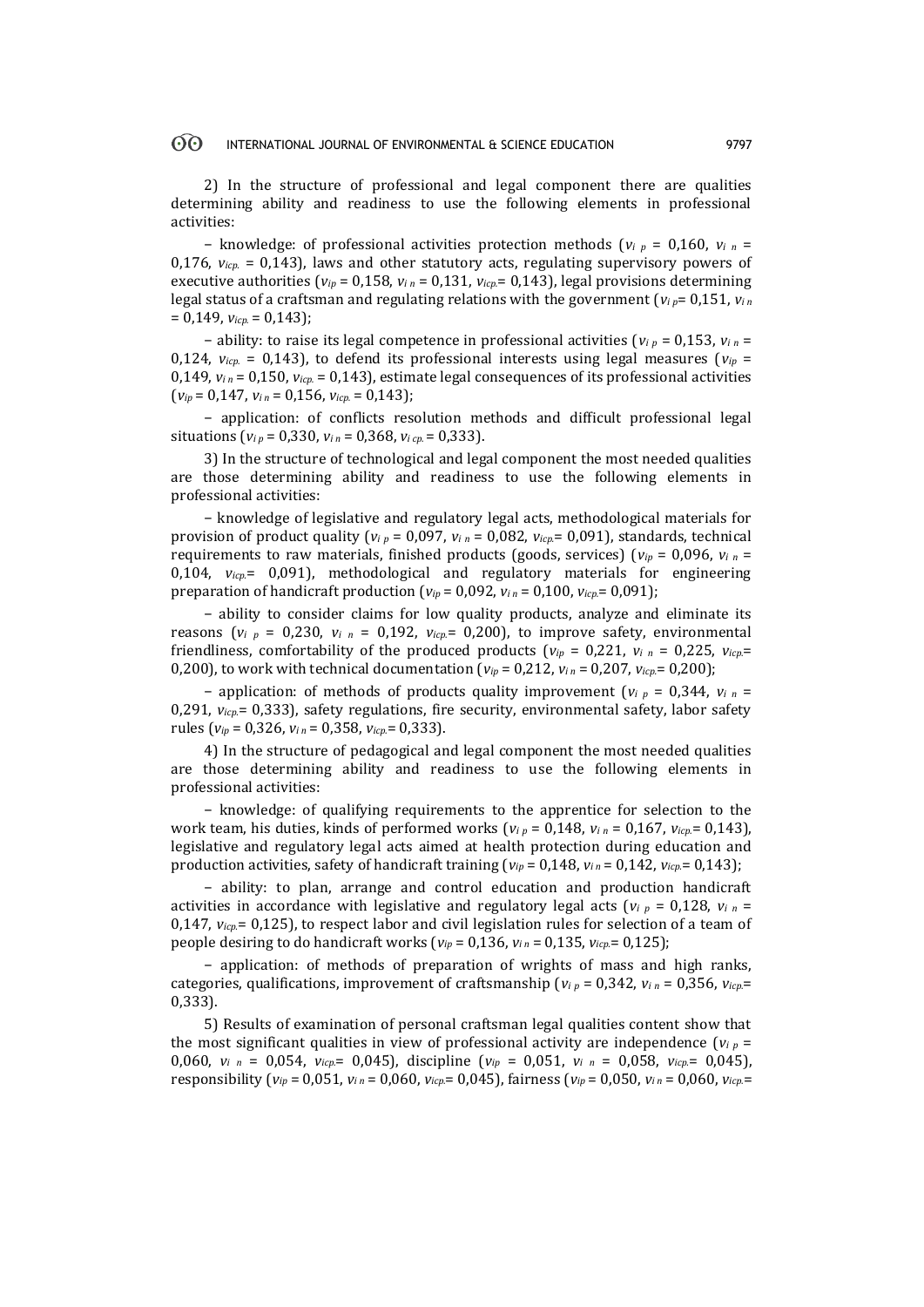0,045), decency ( $v_{ip}$  = 0,050,  $v_{i}$  *n* = 0,053,  $v_{icp}$  = 0,045), good behavior ( $v_{ip}$  = 0,050,  $v_{i}$  *n* = 0,052, *viср.*= 0,045), obligingness (*vi<sup>р</sup>* = 0,050, *vi <sup>п</sup>* = 0,055, *viср.*= 0,045).

*For solution of the third task of the identifying stage* of research – to identify the students' opinion whether legal competence is necessary for future professional activities – surveying of the first-year student was performed. 493 students took part, out of which 247 students represented the control group, and 246 students represented the experimental group. The control and experimental groups content was determined according to homogeneity principle in natural conditions of educational process. Equalizing the groups' content and provision of reliability of the results, can be achieved through taking definitely weaker group as an experimental group (according to the information of incoming diagnostics). In this case confirmation of higher results in the experimental group proves effectiveness of the innovation (Zagvyazinsky & Atakhanov, 2003). Survey showed that 83% of respondents from the control group and 79% of the respondents from the experimental group considered that legal knowledge contributed to professional success.

*For solution of the fourth task of the identifying stage* of research – to determine the level of legal competence of the students by means of self-assessment method – the first-year students were given a questionnaire.

The results of the survey stated that 18% of the control group and 22% of the experimental group unsatisfactory evaluated their level of legal competence; 67% of the control group and 65% of the experimental group satisfactory evaluated their level of legal competence; 15% of the control group and 13% of the experimental group evaluated their level of legal competence as good. When asked: "What additional competencies are required for you for more effective professional activities?", - 31% of respondents from the control group and 35% of respondents from the experimental group mentioned legal competencies, 18% of the control group and 21% of the experimental group mentioned economical competencies, 16% of the control group and 18% of the experimental group mentioned overall cultural competencies. Therefore estimating their level of legal competence as satisfactory, students realize the necessity to improve legal knowledge for more effective professional activity.

When asked: "Does learning of legal disciplines generate interest for you?", - 74% of the respondents from the control group and 79% of experimental group answered negatively; 14% of both groups refrained from answer, which evidenced lack of interest in learning legal disciplines. When asked: "What do you dislike during learning legal disciplines?", - 38% of the respondents from the control group and 47% of the experimental group mentioned monotonous, unchanging kind of activity; 23% of the respondents from the control group and 31% of the experimental group mentioned large volume of theoretical material. Such results show that realizing the necessity to improve legal knowledge, the students are not ready to learn large volume of theoretical material, and learning of legal disciplines is associated with monotonous unchanging activity. Moreover, when asked "Which form of education does contribute to obtaining and consolidation of legal knowledge to the fullest extent?", - 52% of the control group and 57% of the experimental group mentioned active learning methods, 33% of the control group and 31% of the experimental group mentioned combination of traditional and active methods of learning, and only 15% of the control group and 12% of the experimental group mentioned traditional methods of learning. Summarizing the above mentioned, we note that students estimate their level of legal competence satisfactory, however, realize the necessity of further development of legal knowledge for more effective professional activity. Along with that the students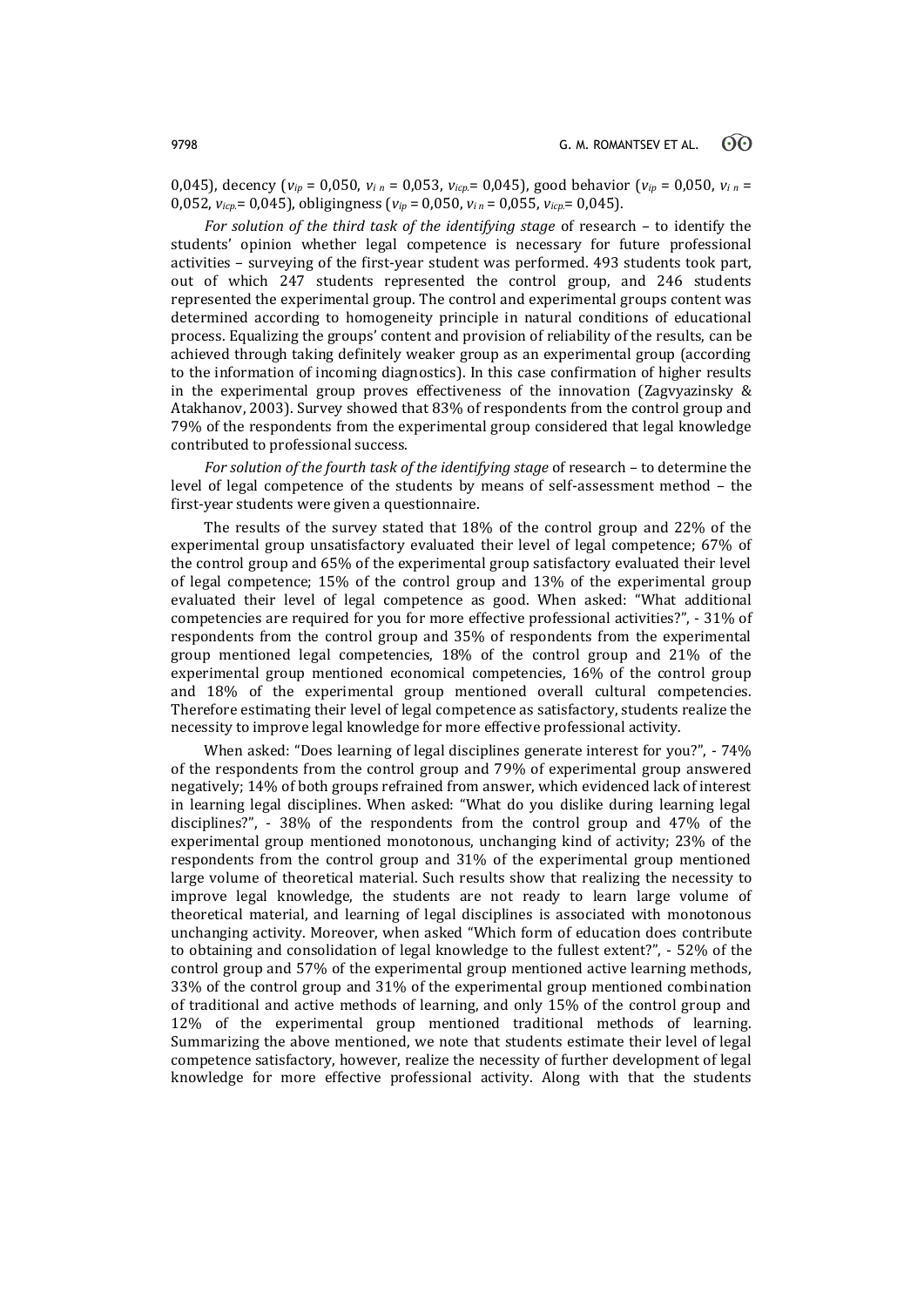consider active methods of learning and combination of traditional and active methods of learning to be the most effective.

*For solution of the fifth task of the identifying stage* of the research – to identify actual level of legal competence of the first-year students by means of expert assessment – first-year students were given practice-oriented legal tasks and test for determination of the legal knowledge level.

Analysis of the results led to the conclusion that 58% of the respondents from the control group and 67% of the experimental group failed to complete the tasks, which evidenced insufficient level of legal competence of future craftsmen. The lowest level was observed for ability to use previous knowledge and skills in solution of practiceoriented and creative legal tasks. Optimal level was noted for 26% of the respondents from the control group and 21% of the experimental group; and high level was noted for 16% of the respondents from the control group and 12% of the experimental group

The results of the identifying stage showed the necessity of introducing specially developed structural and functional model and deductive conditions for formation of legal competence of future craftsmen during professional training.

*During the second stage of experimental and research work – forming stage* – pedagogical process in the control group was arranged without any changes (using of traditional forms, means and methods of education). While pedagogical process in the experimental group was arranged in accordance with the structural and functional model of craftsmen legal competence formation taking into account pedagogical conditions and developed set of evaluation means.

*During the third stage of experimental and research work – control stage –* dynamics of the legal competence formation levels was determined, conclusions were made and the results of the research were drawn up.

Analysis of the levels of craftsmen legal competence formation gives the following conclusions:

− in the experimental group high level of legal competence formation increased by 9% and amounted to 21%, in the control group it increased insignificantly by 2% and amounted to 18%

− in the experimental group optimal level of legal competence formation increased by 30% and amounted to 51%, in the control group it increased by 7% and amounted to 33%

− in the experimental group insufficient level of legal competence formation decreased b9 30% and amounted to 28%, in the control group it decreased by 9% and amounted to 49%

Therefore used pedagogical conditions and structural-functional model of craftsmen legal competence formation are effective and can be used in preparation of students for future professional activity.

### **Discussions**

Russian craftsmanship and its educational constituent is a relatively new line of research for humanitarian sciences; analysis of its conceptual field shows that it is not theoretically developed, not fixed regulatory and it is semantically contradictory, which leads to certain scientific problems and practical tasks: 1) difficulty in scientific description; 2) obstacles for creation of modern rules and regulations; 3) uncertainty of craftsmen social status; 4) under-development of educational programs for craftsmen preparation.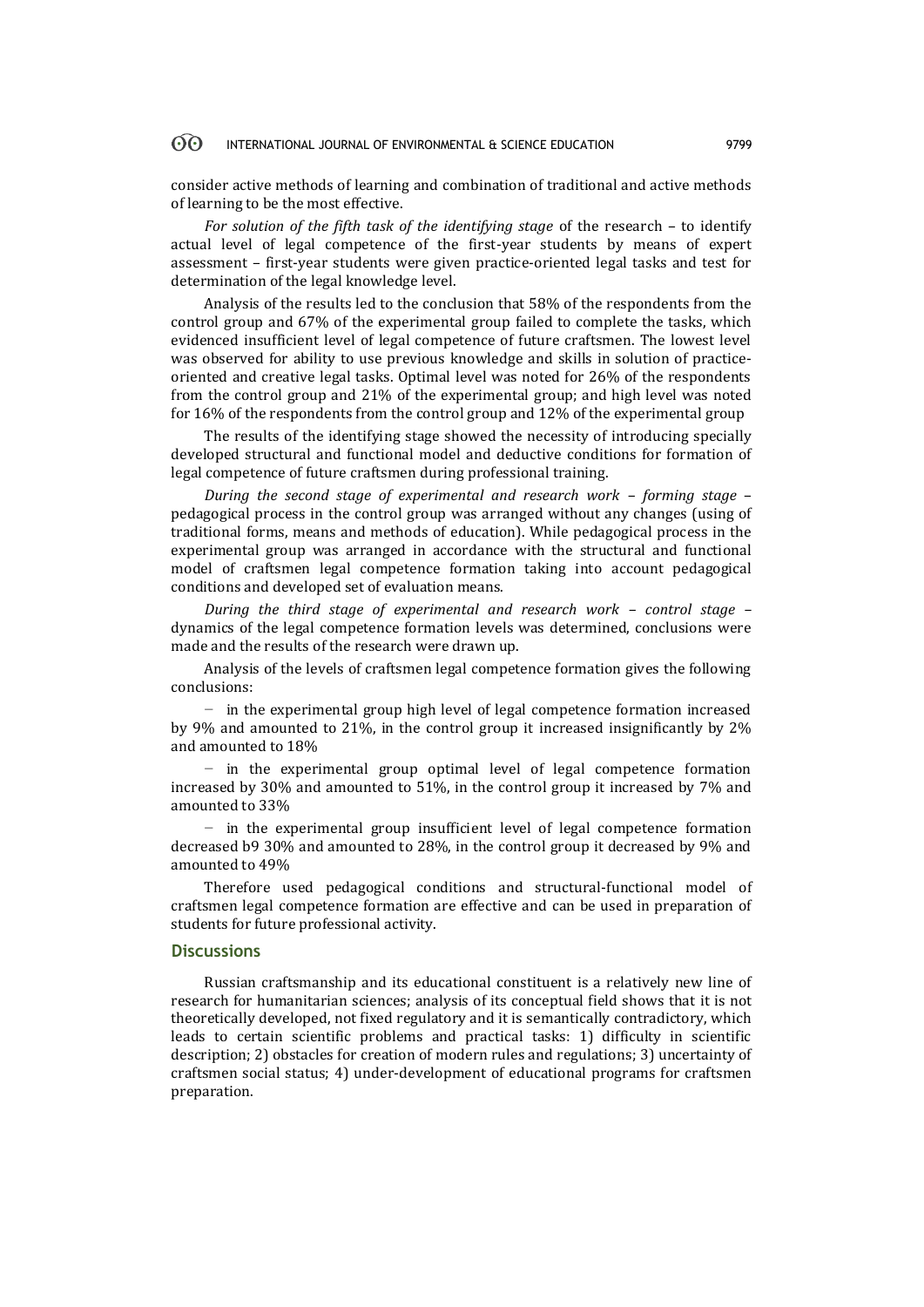The problem of establishing professional handicraft education aimed at welltargeted preparation of specialists for handicraft companies was considered in the works of G.M. Romantsev (2012, 2014), G.M. Romantsev & A.V. Efanov (2012), А.V. Moiseev & A.V. Efanov (2014), A.V. Efanov & Y.A. Nemtchinova (2013), E.M. Lokotnikova (2002), D.A. Kuprikov (1994).

Organizational and pedagogical conditions and system of psychological and pedagogical assistance of handicraft staff preparation are indicated in the works of E.F. Zeer et al. (2011), N.A. Doronin (2003), A.P. Zolnikov (2005).

The works of G.Sh. Sypacheva (2015), L.Z. Kuvandykova (2012), A.S. Anikina (2011), A.V. Korotun (2010), A.V.Kareva (2009), M.V. Snegireva (2009) are devoted to the formation of legal competence of the future specialists during professional education.

Formation of legal culture of the students is considered in the works of S.P. Zaitseva (2015), N.V. Korchagin (2012), T.B. Yurtaeva (2012), V.V. Potomahin (2009), S.A. Anokhin (2005).

However, the specific nature of the legal training of craftsmen was not given sufficient amount in the previous research. The process of legal competence formation of future craftsmen as a part of their professional competence, assuming ability and readiness to use the system of social-legal, professional-legal, technological-legal, pedagogical-legal knowledge and skills, and legal personal qualities in organization, performance and protection of the professional activities, as well as in formation of behavior of consumers and other economic entities, contributing to the development of competitive market relations and professional activities, modeling and planning of the educational process in current economic environment were not covered in previous research.

## **Conclusion**

The following results have been received during experimental and research work:

1. Definition of the term *craftsman legal competence* has been precised – that is an integral personal quality based on legal values of the society reflecting readiness and ability to use the system of social-legal, professional-legal, technological-legal and pedagogical-legal knowledge and skills, legal personal qualities in organization, performance and protection of the professional activities, as well as in formation of behavior of consumers and other economic entities, contributing to the development of competitive market relations and professional activities.

2. The following interrelated components have been separated in the structure of craftsman legal competence: social-legal, professional-legal, technological-legal, pedagogical-legal and legal personal qualities.

3. The structural and functional model of future craftsman legal competence formation has been theoretically proved, developed and tested during experimental and research work; the model contains four interrelated components: objective, content-related, activity-related and resultative.

4. A system of pedagogical conditions contributing to the implementation of the structural and functional model of future craftsman legal competence formation has been identified; the system includes organization of the educational environment supporting legal directives and moral values, selection of the education content based on consistency principle, complex approach to formation of craftsmen legal competence, integrating the potential of general, special and law disciplines, usage of practice-oriented legal tasks.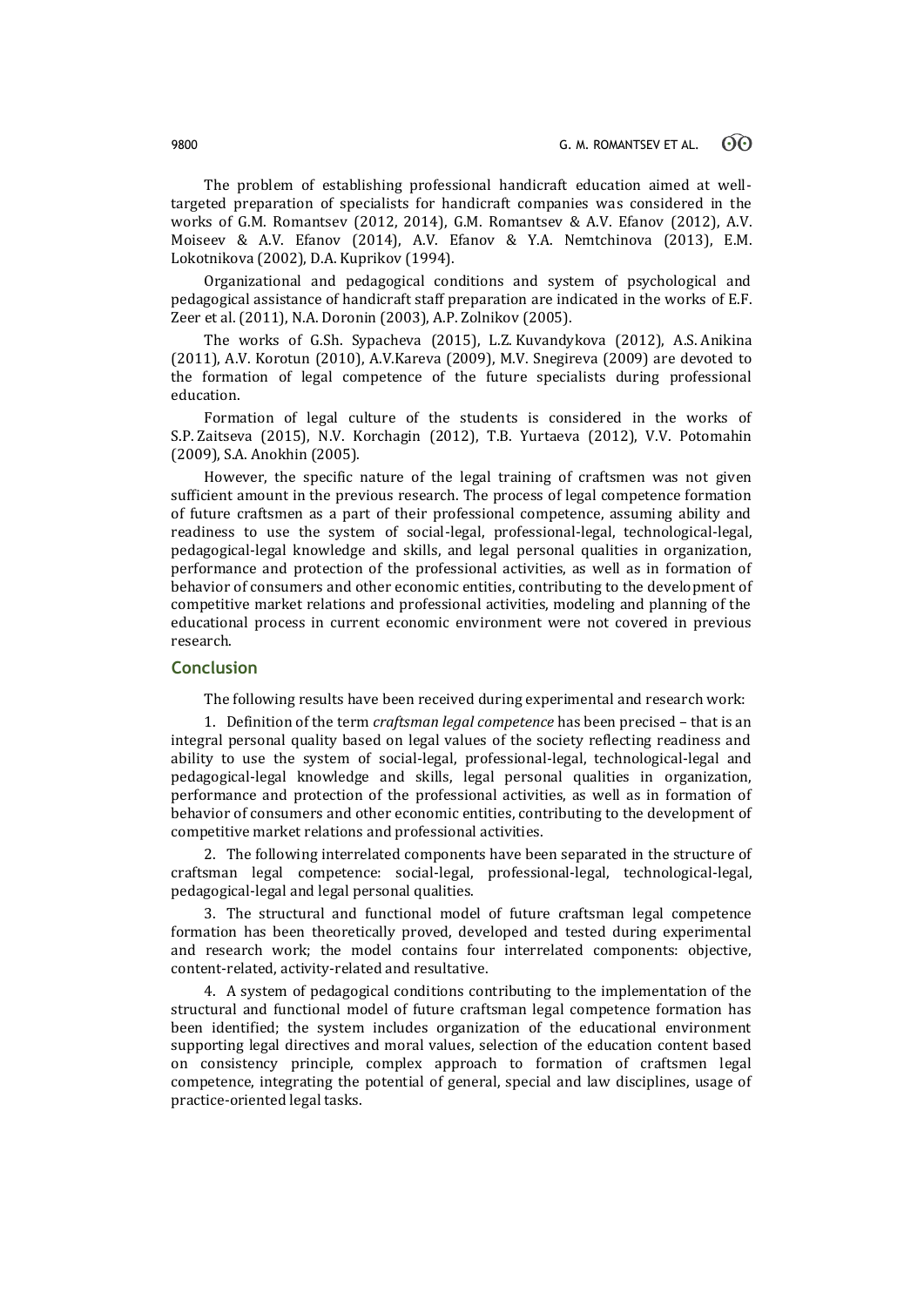5. A set of evaluation means for estimation of the level of future craftsmen legal competence (insufficient, optimal, high) has been developed.

Analysis of the results showed that the made hypothesis found confirmation. At the same time the conducted research doesn't claim to completely cover all the aspects of the problem due to its diversity, and raise a list of problems to be solved. Among them one should mention the problem of integration of general, general professional, professional and legal disciplines, selection of the legal disciplines content, development of legal competence in non-learning activities, legal self-education and self-development of the students.

The results of the research are designed for the specialists in the field of professional handicraft education, for all categories of teaching employees and other interested parties.

### **Acknowledgement**

The work within the public tasks of the Ministry of Education and Science of the Russian Federation in 2016.

## **Disclosure statement**

No potential conflict of interest was reported by the authors.

#### **Notes on contributors**

**Gennady M. Romantcev** is PhD, professor of Russian State Vocational Pedagogical University, Ekaterinburg, Russia.

**Andrei V. Efanov** is PhD, associate professor of Russian State Vocational Pedagogical University, Ekaterinburg, Russia.

**Ekaterina Yu. Bychkova** is an applicant of Department of methodology of vocational pedagogical education of the Russian State Vocational Pedagogical University, Ekaterinburg, Russia.

**Andrei V. Moiseev** is assistant researcher scientific educational center of handicrafts of the Russian State Vocational Pedagogical University, Ekaterinburg, Russia.

### **References**

- Anikina, A. S. (2011). *Formation of legal competence of the future teacher using a set of professionally-oriented legal problems*: PhD Thesis. Nizhny Tagil: Nizhny Tagil State Social and Pedagogical Academy, 188 p.
- Anokhin, S. A. (2005). *Legal personality traits in the system of lawful behavior conditions*: PhD Thesis. Moscow: Moscow University of the Ministry of the Interior of the Russian Federation named after V. Y. Kikot, 176 p.
- Dorofeev, A. V. (2011). *Multidimensional mathematical preparation of future teachers*. (Doctoraldissertation).. Kazan: Institute of Pedagogy and Psychology of Professional Education of the Russian Academy of Education, 394p.
- Doronin, N. A. (2003). *Organizational-pedagogical conditions of professional formation of craftsman*. PhD Thesis. Ekaterinburg: The Russian State Vocational Pedagogical University, 199 p.
- Dorozhkin, E. M., Zaitseva, E. V. & Tatarskikh, B. Y. (2016). Impact of Student Government Bodies on Students' Professional Development. *IEJME-Mathematics Education, 11(7),* 2666-2677.
- Efanov, A. V. & Bychkova, E. Y. (2013). To the question of moral education in the new craft education. *The Pedagogical Journal of Bashkortostan*, *1(44),* 92-96.
- Efanov, A. V. & Nemtchinova, E. A. (2013). To the Question of Organizing the Career Guidence in Artisan Occupations. *The Education and science journal, 1(5),* 83-94.
- Erganova, N. E. & Dorofeev, A. V. (2013). *Multidimensional professional-pedagogical competence. Theory and Practice of Vocational Pedagogical Education*. Ekaterinburg: Publishing House of the Russian State Vocational Pedagogical University, 463 p.